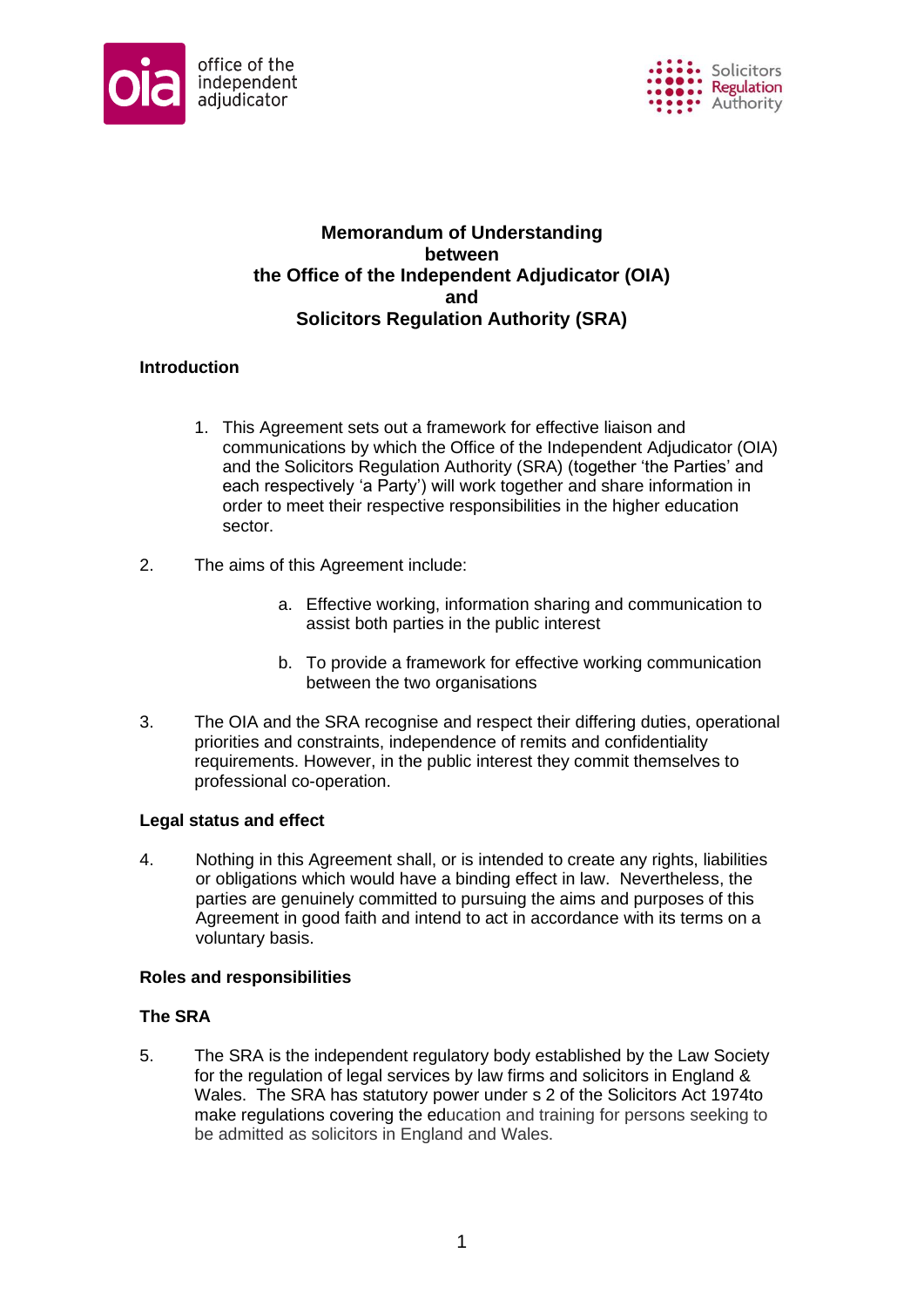



- 6. In exercise of that power, the current pathway to admission includes, amongst other routes, a qualifying law degree (QLD) or its equivalent through the Graduate Diploma in Law (GDL) (also known as the Common Professional Examination (CPE)) and completion of the Legal Practice Course (LPC). Although the SRA is not a regulator of Higher Education, it does specify the content and standard for these professional qualifications and if a provider has failed to meet those standards, the SRA may remove its accreditation/approval. A list of such providers is set out on the SRA's website at xxxx.
- 7. From Autumn 2021 the SRA is bringing in a new centralised, single end point assessment of the competence for individuals wishing to be admitted as solicitors – the Solicitors Qualifying Examination (SQE). Although the SRA will not have any oversight of the organisations providing preparatory training for the SQE, the SRA does have a legitimate interest in making sure that the training market is operating fairly and competitively.
- 8. The pathways to admission set out in paragraph 6 above will continue through transitional arrangements post introduction of the SQE until approximately 2032.

# **The OIA**

- 9. The OIA is a company limited by guarantee and is governed by its memorandum and articles of association. It is also a registered charity. The OIA Scheme was designated under the Higher Education Act 2004 which established an independent scheme to adjudicate on student complaints against universities in England and Wales, without charge to complainants.
- 10. The OIA became designated operator of the student complaints scheme in January 2005. The OIA's remit was extended by the Consumer Rights Act 2015 and was further extended by Higher Education and Research Act 2017.
- 11. Governing bodies of "qualifying institutions" are required to comply with the Scheme rules. "Non-qualifying institutions" may apply to join the Scheme. The OIA has the duties of the Designated Operator under the 2004 Act to publish the Scheme and supply relevant information to the appropriate UK and Welsh Assembly Government Ministers.
- 12. Under the Scheme, which is funded by annual member subscriptions based on student numbers, together with a smaller 'case-related element', the OIA has a wide remit to consider complaints about an 'act or omission' by a member provider, brought by a student or former student. The OIA will not interfere with matters of academic judgment, nor does the OIA consider complaints about admissions, employment-related issues or matters that have been, or are being, considered by a court. Generally, a complainant must have first exhausted the member provider's internal processes before bringing a complaint to the OIA.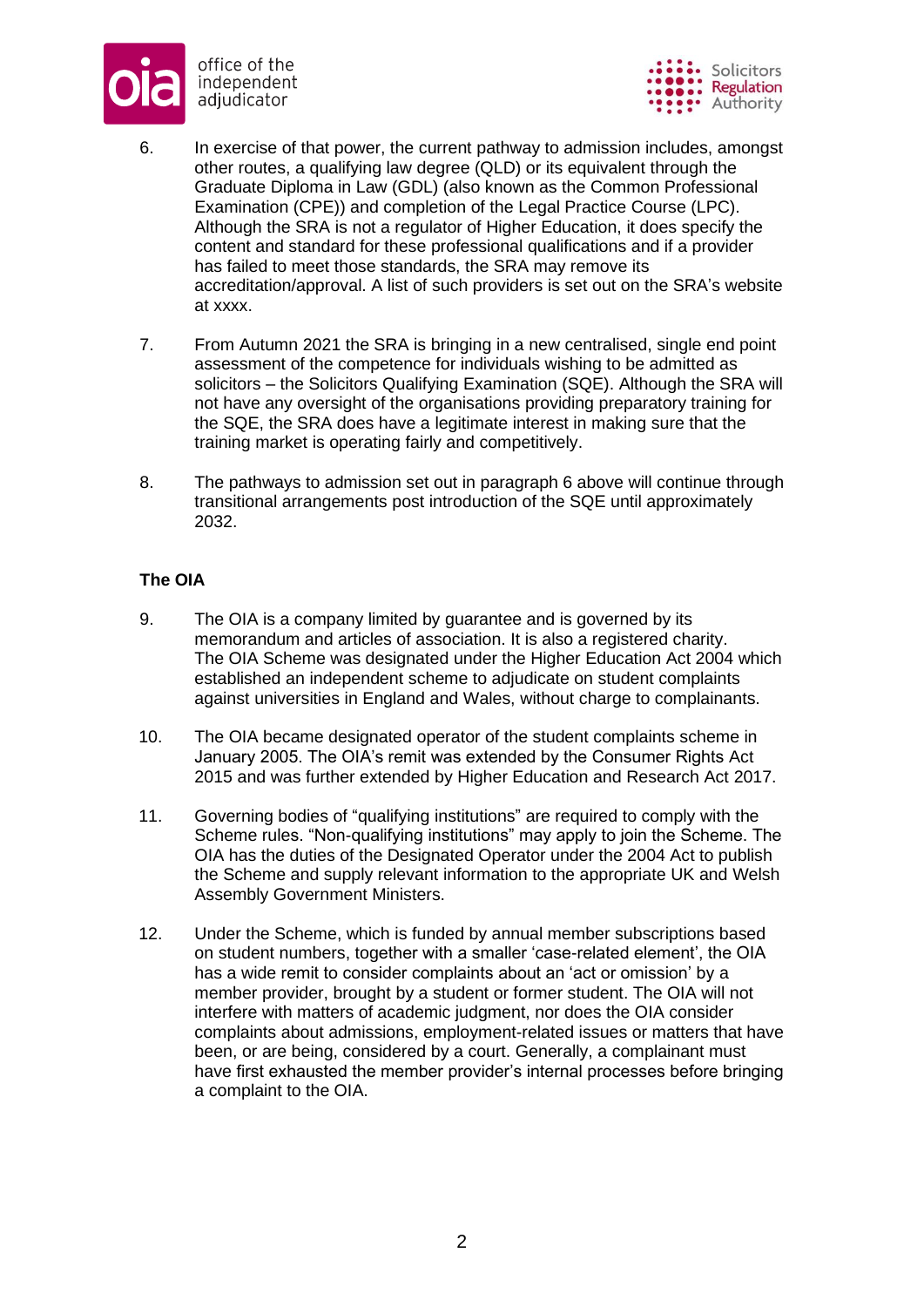



## **Information shared**

- 13. Where it is lawful and in the public interest to do so, the parties agree to disclose information to the other where their roles and independent functions inter-relate and where it is appropriate to share information and contribute to the respective work of the other organisation.
- 14. The nature of information shared under this Agreement may include, although is not limited to:
	- a. Information that the SRA has which may assist the OIA in undertaking a review of complaints by individual students or groups of students;
	- b. Information that the SRA has about systemic issues which may assist the OIA in undertaking a review of complaints;
	- c. Summary of information gathered through the OIA scheme which identifies broad themes and concerns about quality and standards of providers offering training to students preparing for admission as a solicitor, including by the providers of QLDs, the GDL/CPE, LPC and in due course the SQE;
	- d. Information that the OIA has, including information obtained through complaints referred to the OIA, that may have implications for or assist the SRA in exercising its functions;
	- e. The OIA and SRA will inform each other where there are significant developments or announcements which may impact the other organisation's work.

## **Information Received**

## **Use of information received**

- 15. The recipient of information received from the other party will use the information only for proper purposes, such as regulatory, disciplinary, contractual or other legal investigations or proceedings. Proper purposes shall include activities carried out to fulfil the SRA and OIA's core functions, as described above, including evaluation of the effectiveness of its regulatory framework, systems and procedures relating to the training and assessment of solicitors. Proper purposes may also include further lawful disclosure of the information such as to persons under investigation, witnesses, legal advisers, other regulators and professional bodies.
- 16. The parties agree to liaise or co-operate where appropriate to avoid action that prejudices or may prejudice an investigation by another party or person.

## **Confidentiality of information received**

- 17. Information provided by each party may be confidential. Each party will observe confidentiality as required in relation to shared information which is not in the public domain. Information must not be disclosed by the receiving party to any third party without the agreement of the originating party.
- 18. The confidentiality of the information shared is subject to any overriding legal obligations on the parties to disclose information. Where one party is obliged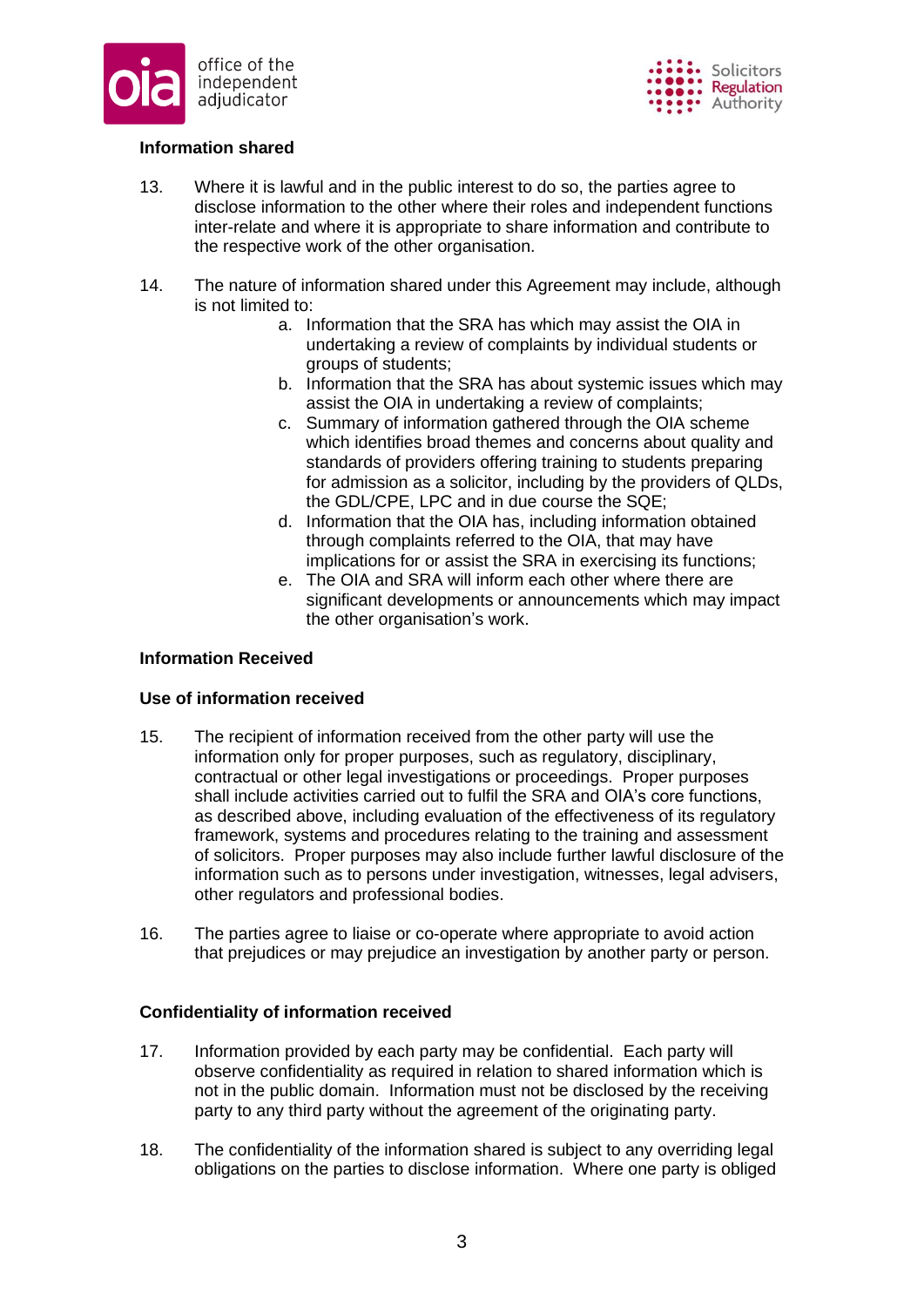



to disclose information to a third party, it will inform the originating party as soon as is practically possible.

#### **Security, Retention and Assurance**

- 19. Each party will take appropriate measures to ensure the security of the information received. Access to information shared will only be granted to those who have a genuine business need.
- 20. The parties agree to:
	- a. report data losses or wrongful disclosure to the SPOCs.
	- b. only hold it while there is a business need to keep it;
	- c. destroy it in line with applicable guidelines;
	- d. provide assurance that they have complied with these principles, upon request.

### **GDPR, the DPA, Human Rights Act 1998 (HRA) and common law**

21. Both parties undertake to comply with the requirements of the GDPR and the DPA and any relevant codes of conduct or certifications alongside the HRA and common law principles of confidentiality and privacy in the operation of this agreement.

## **Freedom of Information (FoI) Act 2000**

22. Neither the SRA nor the OIA are bodies subject to the FoI Act. However, in the interests of transparency the SRA operates its own Transparency Code aimed at reflecting the provisions of the FoI Act. Openness is one of the OIA's Core Values. If a request for information is received in relation to the other party's information then the receiving party will inform the other party and invite representations on the potential impact of disclosure.

#### **Practical exchange of information**

- 23. All information exchanged between the parties should be passed via nominated Single Points Of Contact (SPOC). The SPOC for the SRA is the Director of Education and Training.
- 24. The SRA has a Fraud and Confidential Intelligence Bureau (FCIB) whose role includes the lawful facilitation of intelligence and information sharing with other bodies. The SRA Head of the FCIB acts as a SPOC in all other cases.
- 25. The SPOC for the OIA is the Head of Membership and Stakeholder Engagement.
- 26. This Agreement recognises that some circumstances will require special handling and nothing prevents the organisations from making exceptional